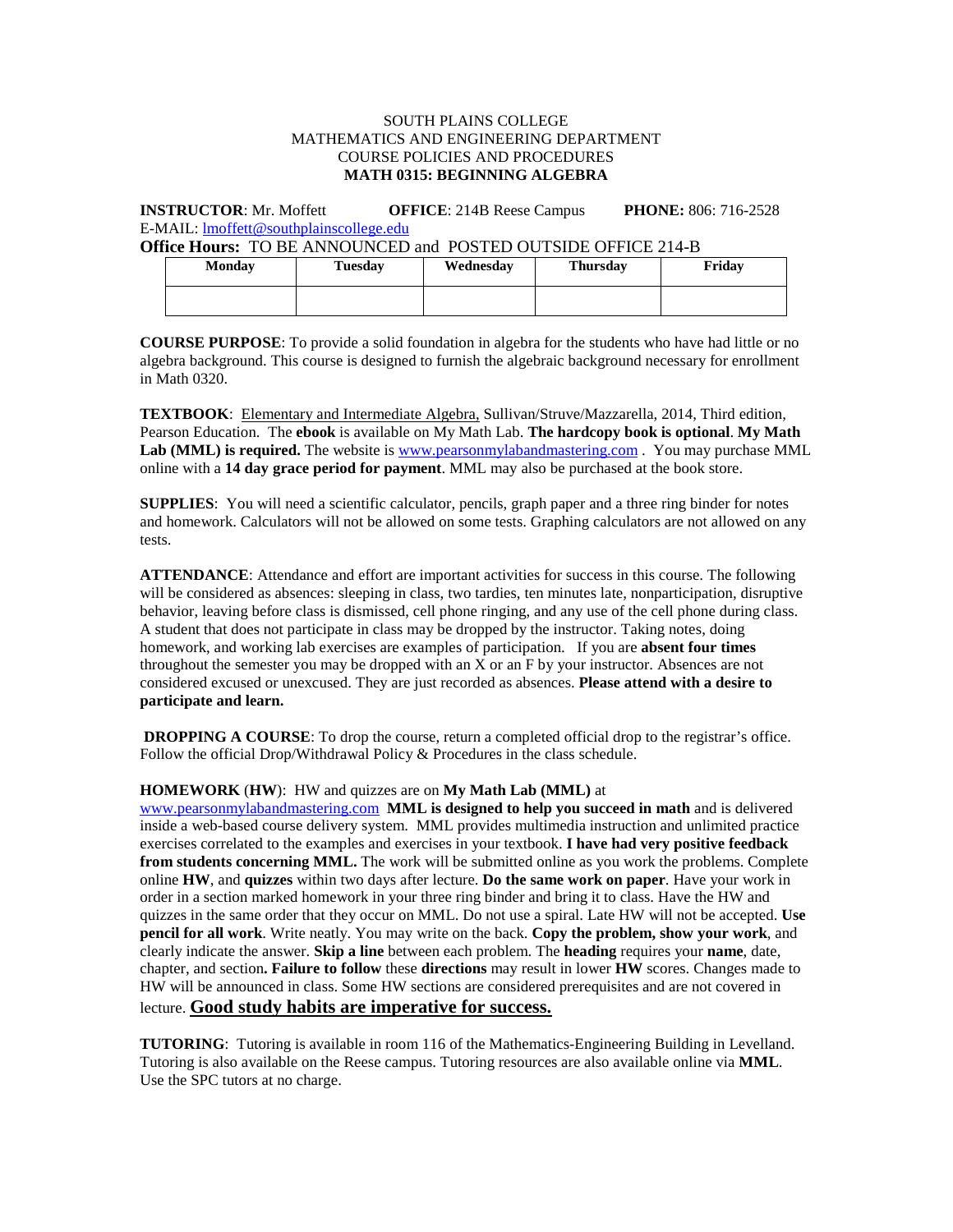**EXAMINATIONS**: There will be **4** major exams. You must show your work on the test. Tentative dates for the exams will be on the class schedule. Please correct the exams as they are returned in partial preparation for the final. **Exams may not be made up**. If you are absent on the day an exam is given, you will receive a grade of **zero** for that exam. At the discretion of your instructor, the final test grade **may** be used to replace one zero for a missed exam. Subsequent zeros will stand.

**GRADING**: **Homework and quizzes** on My Math Lab (**MML**) online will count as 20% of your overall grade. For **extra practice** work problems from the textbook. Some of the answers are in the back of the book. There will be **four exams and a final**. Each exam will count 15% and the final will count 20%. If class is dismissed during finals week due to weather or any other reason, your grade will be the average you have prior to taking the final test. Exams MAY NOT be made up. Be in class on exam days. Final grades will be awarded on the following scale: **A** 90-100; **B** 80-89; **C** 70-79; **D** 60-69; **F** below 60. A student with two or fewer absences may be considered for a PR if all HW and quizzes are completed successfully (70% or greater).

## STUDENT RESPONSIBILITIES:

- **1. READ YOUR SYLLABUS**!
- **2. Attend class. Avoid being tardy. B**e aware of announcements made in class.
- **3. Read the sections assigned before class.**
- **4. Do online assignments**.
- **5. Work extra problems**, as required, to understand each topic.
- **6. Turn cell phones OFF or on silent prior to entering the classroom.**  *A cell phone violation may result in a student being dropped from the class. Any use of the cell phone is considered a violation.*

**Behavior and Discipline**: Please keep a **positive attitude** and come to class desirous to learn. Treat yourself and others with respect. Any student not doing so will be asked to leave. Please assist in maintaining a classroom environment that is conducive to learning. Refrain from reading newspapers, chewing tobacco products, or otherwise being disruptive in class**.** A student is considered absent for disruptive behavior. Keep cell phones off or on silent and out of sight. A violation of cell phone rules is considered disruptive behavior. Keep all other electronic devices off. You may be dropped from the class for any disruptive behavior.

# **COURSE OBJECTIVES:**

Successful completion of this course should reflect mastery of the following objectives: (Chapter and section numbers are indicated in parentheses.)

- 1. Add, subtract, multiply and divide real numbers. (1.5)<br>2. Use the order of operations to simplify an expression
- Use the order of operations to simplify an expression.  $(1.7)$
- 3. Simplify algebraic expressions. (1.8)
- 4. Solve linear equations.  $(2.1, 2.2, 2.3)$ <br>5. Translate and solve word problems.  $(2.1, 2.2, 2.3)$
- Translate and solve word problems.  $(2.5, 2.6, 2.7)$
- 6. Solve linear inequalities. (2.8)
- 7. Graph equations in two variables by the intercept method and the slope-intercept method. (3.1, 3.2, 3.3, 3.4)
- 8. Solve systems of equations by graphing, substitution, and elimination. (4.1, 4.2, 4.3)
- \*8b. Connect and use multiple strands of mathematical situations and problems, as well as in the study of other disciplines. (4.4, 4.5) If you have ample time, cover these two sections. \*8b is recommended, but not required
- 9. Evaluate expressions using exponent rules. (5.2, 5.4)
- 10. Add, subtract, multiply and divide polynomials. (5.1, 5.3, 5.5)
- 11. Factor polynomials,  $(6.1, 6.2, 6.3, 6.4, 6.5)$ <br>12. Solve quadratic equations by factoring.  $(6.6, 6.3, 6.4, 6.5)$
- Solve quadratic equations by factoring.  $(6.6)$

## **The two main course objectives are: solve a linear equation and be able to factor**. **Students will be expected to be able to factor well when they finish Math 0315.**